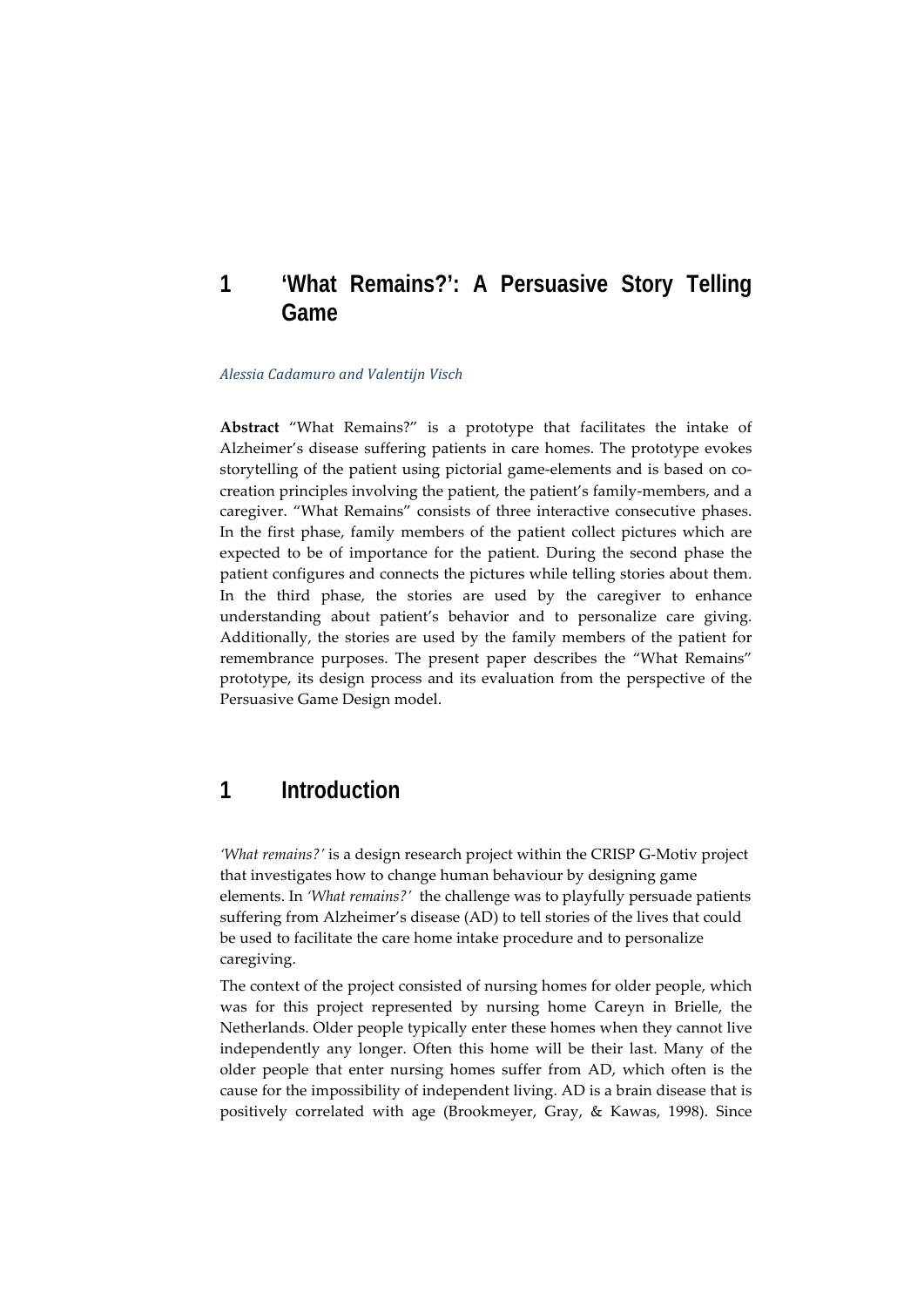aging is expected to rise globally over the coming years, the number of people suffering from AD will rise as well. AD is the most common form of dementia, and is characterized as an incurable brain disease that is progressive over time. Symptoms of AD include cognitive impairment, of which memory loss is the most notable, as well as behavioral impairment (e.g. being unable to perform functional daily life activities or, in a severe stage of AD, being unable to move or eat at all). AD impairs communication abilities of the patient with regard to object naming, discourse-coherence or production (Egan, Berube, Racine, Leonard, & Rochon, 2010).

The difficulties in verbal communication between AD suffering patients and care givers affect the mental burden of the caregivers (Savundranayagam, Hummert, & Montgomery, 2005), and problematizes the care giving process as a whole (e.g. "They [the patients, red.] are unable to follow even simple directions"; "It's difficult to get them [the patients, red.] to the tub room … you have to lie" (quotes from caregivers of AD suffering patients by Richter, Roberto, & Bottenberg (1995)).

After several interviews with Marja Dijkwel, manager at Careyn, it was clear that memories play a very important role in the life of the patients living in care home. Mrs. Dijkwel experienced from observation that elderly with Dementia spend most of their life inside their own memories, completely disconnected from the present and everything around them.The sharp contrast between the patient experienced real world of the care center and the recalled fragmented memories of the patients generates very often negative emotions that can provoke feelings of anxiety, fear, aggressiveness in the mind of the elderly .From several observations at Carey Care Home it was clear that negative emotions can deeply influence the behaviours of AD's patients and that, for this reason, caretakers and relatives have many difficulties in finding a suitable communication channel with them.

Moreover, communication between the caregivers and the patients is not only problematized by the impaired communicative skills of the patients but also by the lack of available personal patient information when the patient enters the nursing home. Our pre-study interviews with caretakers revealed that they observe the patients for six weeks after their entrance in the nursing home entrance to write a digital dossier about the patient. After this observation part, the caretakers need an average time of about six months of patient contact in order to get to *'know'* a patient, to *understand* his/her behavior and to align their *communication* with the patient. We expect that when personal patient information (e.g. family, work, important life events, hobbies, etc.) is provided to the caretaker early during the intake process, the communication between patient and caregiver will be improved resulting in better care (understating of patient actions and optimizing communication)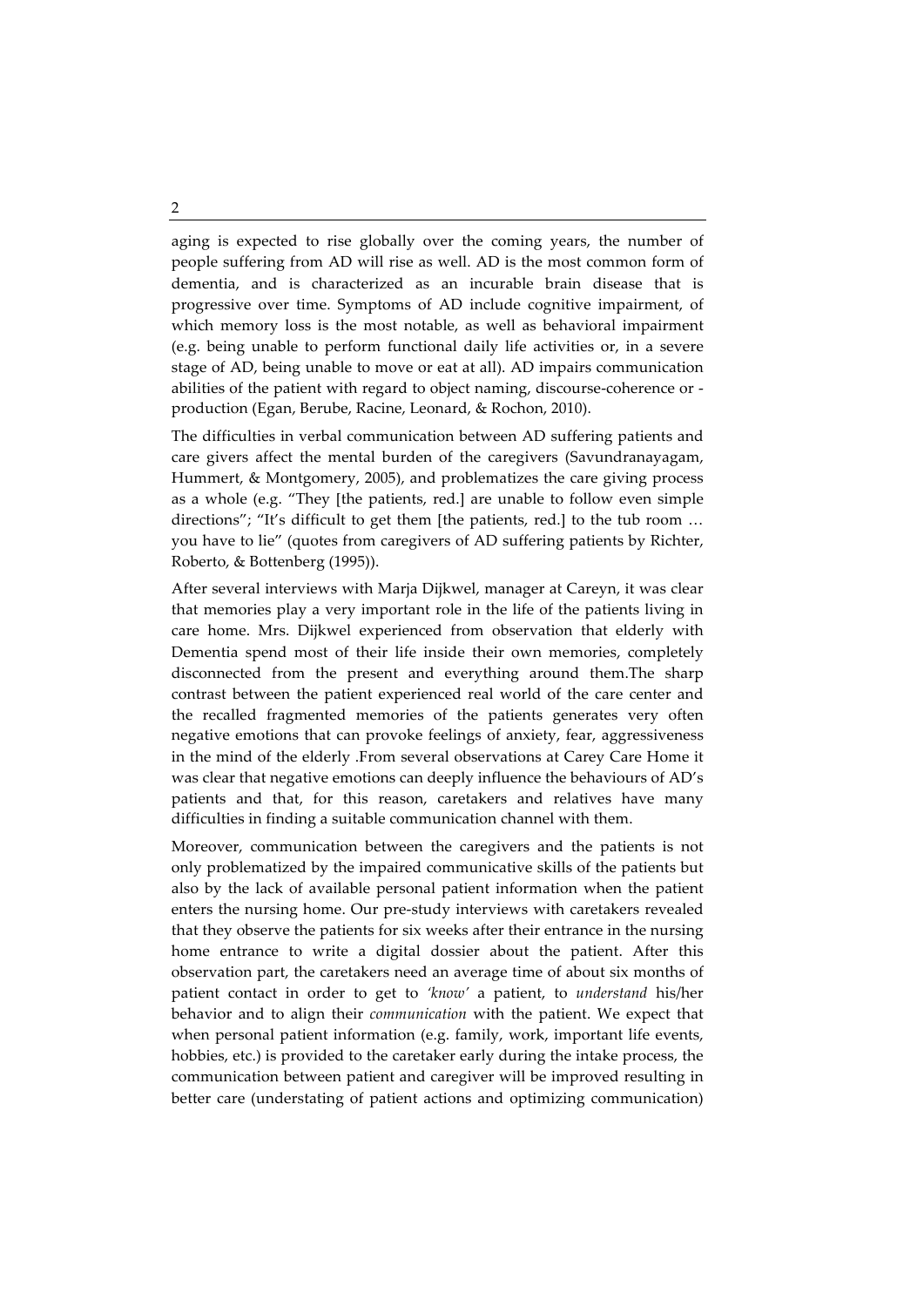and in less burden on the part of the caregiver. In this paper, we'll present a co-creative (Sanders, 2000) user centered prototype that provides this personal information to the caretaker by persuading the patients to tell stories about their lives.

For the design process we rely on the Persuasive Game Design model (Visch, Vegt, Anderiesen, & vanderKooij, 2013). This model is constructed around the experience of the user, i.e. the older person suffering AD. This person has a socalled real world experience consisting of communication impairment during contact with the caregivers. By gamification of the communication through the application of motivational game elements, we aim to let the elderly experience a game world that is *enjoyable*, *engaging, safe, free, and provides direct feedback*, which motivates the patient for storytelling about his/ her life. We aim to realize transfer effects by applying the told stories in the 'real-world' care giving process – see Figure 1.



**Figure 1:** Application of the Persuasive Game Design model on the "What Remains?" case.

## **2 Design process: Workshops**

For the "What Remains?" project we collaborated intensely with nursing home Careyn, design agency Monobanda, Design Academy Eindhoven, and the Industrial Design dept. of the Technical University Delft. The collaboration consisted in a series of in-depth interviews and co-creative workshops involving designers, patients, patient's relatives, and caregivers.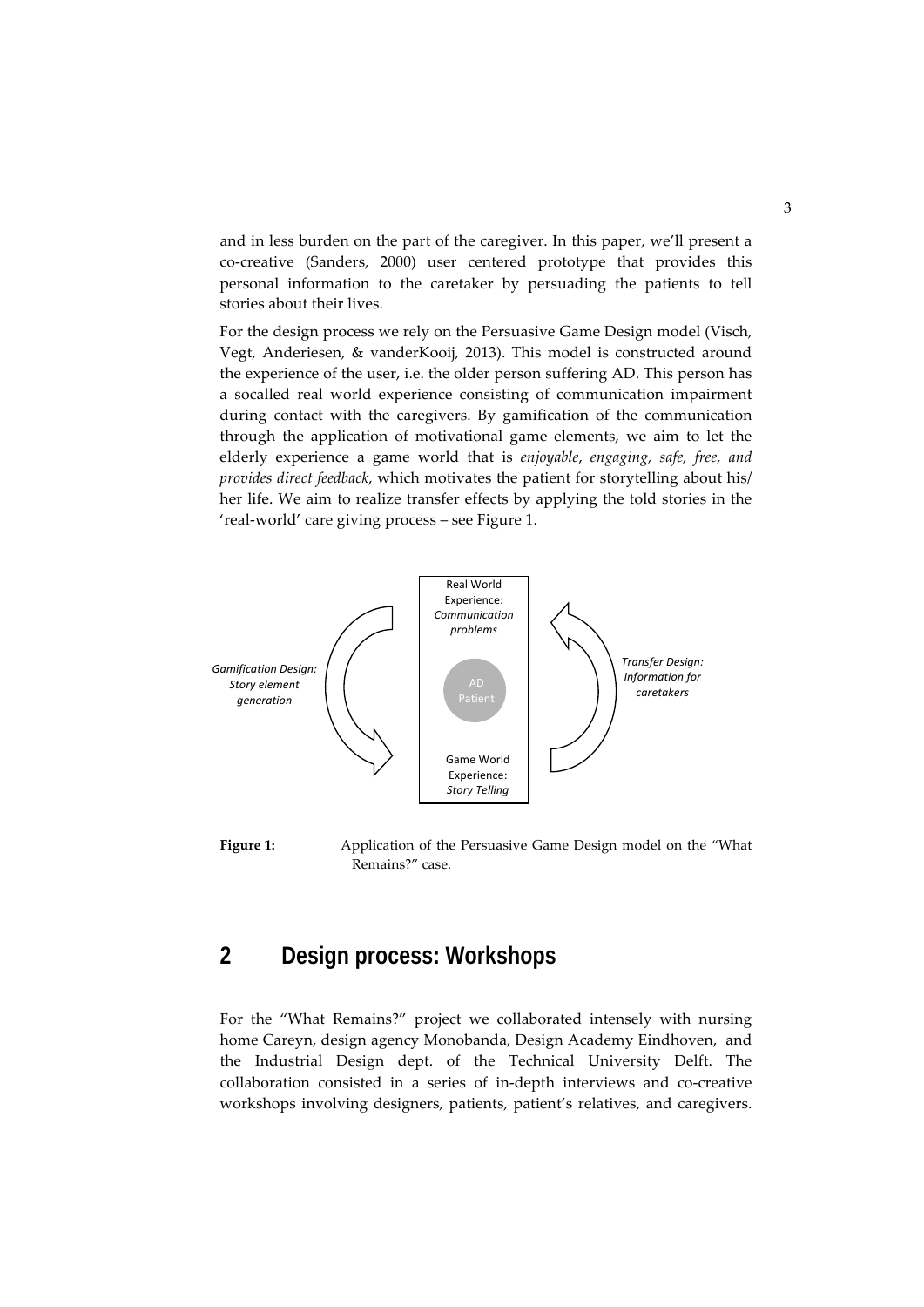A total of ten workshops involving five diagnosed severe AD patients, four caretakers ,the manager of Careyn and fourteen families members, were organized during the morning since the elderly were more calm and active during that time of the day. During the workshops we realized how sensible the patients were to their social environment, especially to the moods and behaviors of people who surrounded and approached them. In order to create a pleasant and comfortable atmosphere during the workshops, the number of participants was limited to the following four: one elderly with severe AD, one of the elderly's relative, a designer (the first author), and a caretaker. Every workshop started with a cup of coffee, soft delicate tone of voice and smiles, after which we slowly started the workshops. The workshops were structured as follows: in the first workshop we investigated probes for storytelling. In the second and third one, the family members of the patient collected pictures from private photo albums and from the internet that were expected to be of importance for the patients. Over the next five workshops, the pictures were printed and presented to the patient to test their motivational effect on storytelling. Participation of the elderly's family members in the workshops was crucial for the understanding of the stories based on the images combined by the elderly. In the last two workshops, the final design of the story telling game was discussed. At the beginning the workshops lasted for twenty minutes, whereas the last ones lasted almost one and half hours due to the constant growing engagement of the various patients.





**Figure 2:** First picture: Impression of one of our participating patients configuring story elements. Second pictures: two pictures that were used during the evaluation.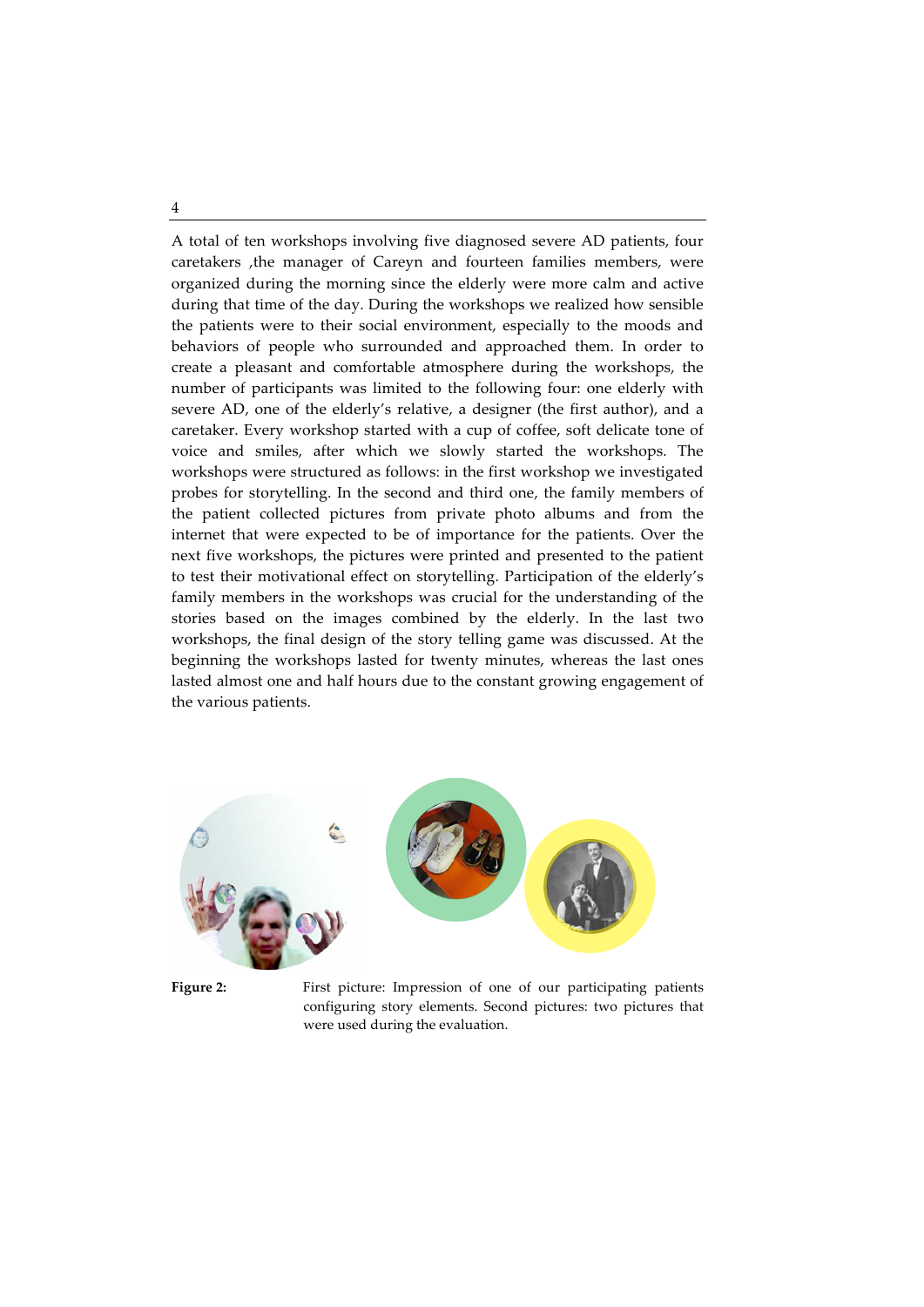#### **3 'What remains?' – prototype and evaluation**

The prototype is a mixed-media gameful storytelling tool that involves the following three interactive and consecutive phases: (1) a computer application for generating story elements, (2) a physical table game for connecting these elements into stories and (3) a diary that captures the stories and will be used by the caretakers and relatives.

1. For the computer application, relatives of the patient were asked to collect pictures that relate to the life of the patient. 'What remains?' proposes the following pictorial categories that may be extended by the relative: *family, jobs, hobbies, pets, favorite food, religion, things they did not like to do, things they do like, holidays, memories*. In addition to the relatives, the caretakers are invited as well to collect pictures, for instance regarding objects which are frequently mentioned by the patient or which seem to provoke restlessness to their patients during the day. The software "Mindset", a digital mind-map and brainstorming application developed by Monobanda, was used to upload the pictures. All uploaded pictures are accessible by the relatives as well as by the caretakers.

2. A selection of 20 pictures is made by the relatives and the caretaker. These pictures are printed in a round shape and inserted into tangible spherical objects with a diameter of about 8 cm. The spherical objects increase attention to the pictures by enhancing their visibility and 'liveliness'. They are made of a transparent plastic/glass material and contain a slot to insert the picture – see Figure 3. In addition to these 20, a picture of the patient is inserted into a slightly larger round transparent object. All objects, 20 pictures plus patient, will be placed on a table in front of the patient and they serve as the motivational game-element for storytelling. The images in this context becomes the game elements that motivate communication. The patient will move, group and connect these pictorial elements and this interaction motivates them to tell the stories that connect the pictures. The caretaker might prompt the patient for storytelling by asking for the reasons of the made pictorial configuration. "What Remains?" allows a high level of control to players but the stories and outcomes are unpredictable and a little bit out of control. This triggers elderly relatives and caretakers in understanding AD patients thoughts and autobiographical stories buried in the patients minds.

3. The story telling sessions are captured by the caretakers and relatives in a diary: a small booklet that is provided by the prototype. The caretakers can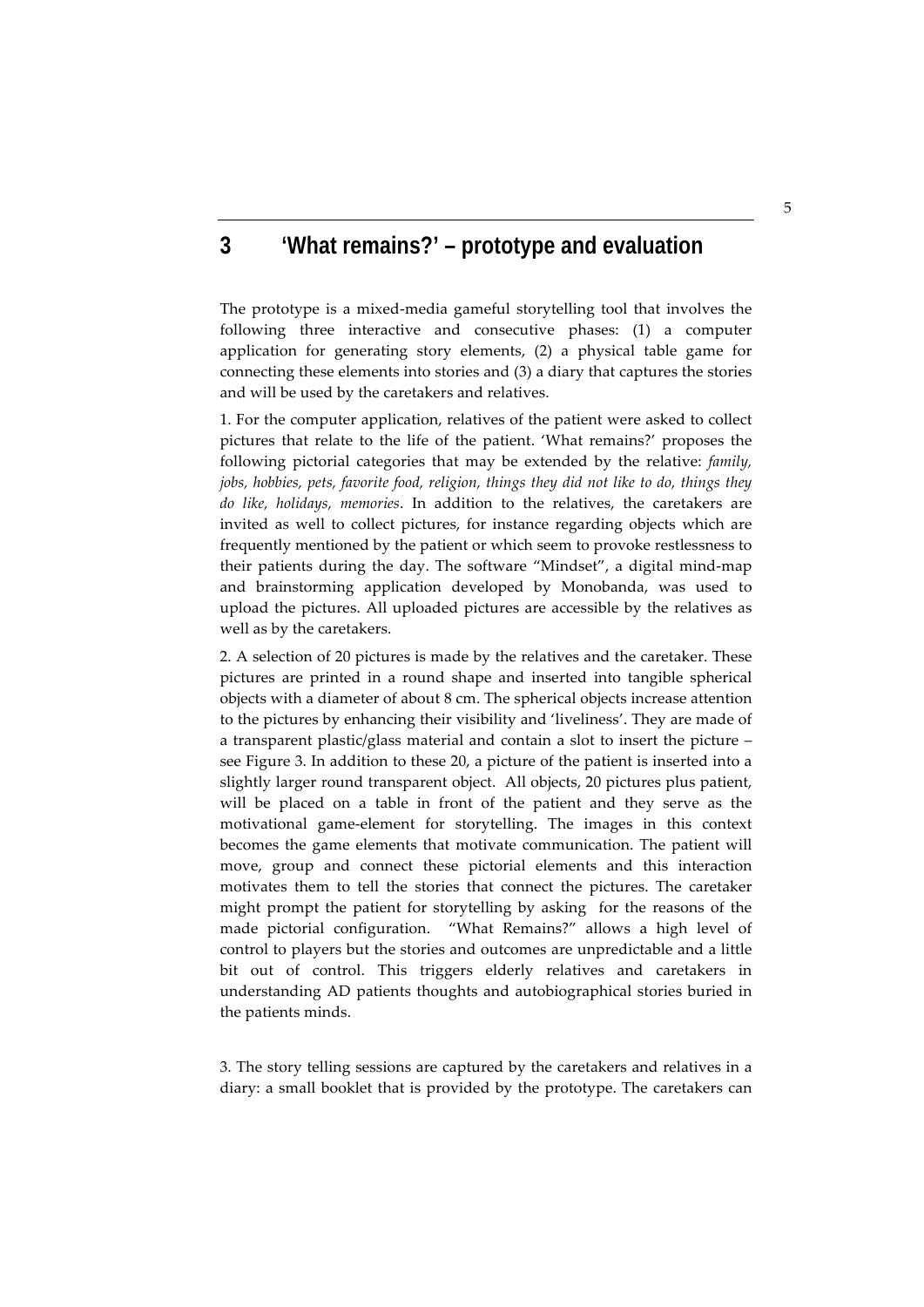analyze the diary afterwards to personalize the caregiving process and diary will serve as a remembrance for the relatives of the patient.



**Figure 3:** Top picture: What Remains? Table game prototype. Bottom pictures: Info-graphics computer application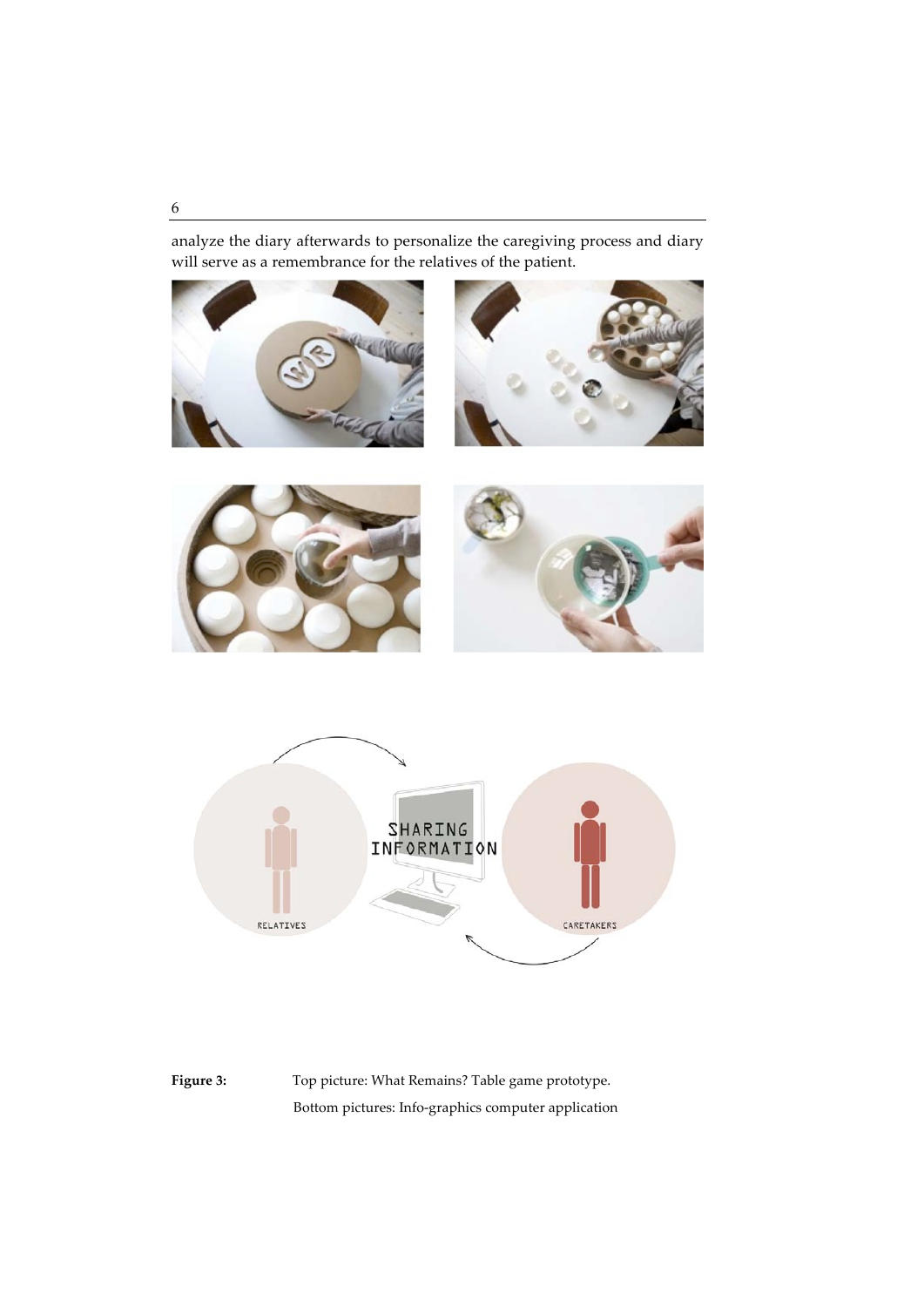### **4 What remains?' – evaluation**

During our evaluation of "What Remains?" the elderly combined the same pictures over and over again. At the beginning it was difficult to understand the intimate meaning of their choices, however with the help of their families it has been possible to translate the images into real stories. The evaluation resulted in several stories.

In order to explane the value of the prototypes we present the following two stories – see Figure 2 for related pictures.

*A lady affected from a severe stage of AD was restless because she was looking for a second pair of shoes that she did not have. It was very difficult for the caretakers to understand the reason behind her behavior. During a few story telling sessions the lady was combining the picture of a pair of shoes and the pictures of her father. After several days, and by the help of her sister, we finally understood that her father bought two pair of shoes for all of his children. One pair was supposed to be used during the weekdays and the other one was for Sundays and special events. Knowing this story the lady's son bought a nice new pair of shoes and placed them next to the bed of the lady. From that moment the lady stopped her nervous searching behavior and started to become calmer.*

*Another patient suffering from a severe stage of AD combined the picture of a guitar together with a picture of her family and a picture of her home. She was often trying with to explain something about this combination but could not find a way to express her thoughts. After several story telling attempts it was possible to understand that she was trying to inform us that she did not play the guitar, but the ukulele and she was used to play it together with her family when she was a kid. With this important information the nursing home provided a radio to the patient, that could play a playlist of Ukulele based songs at request.*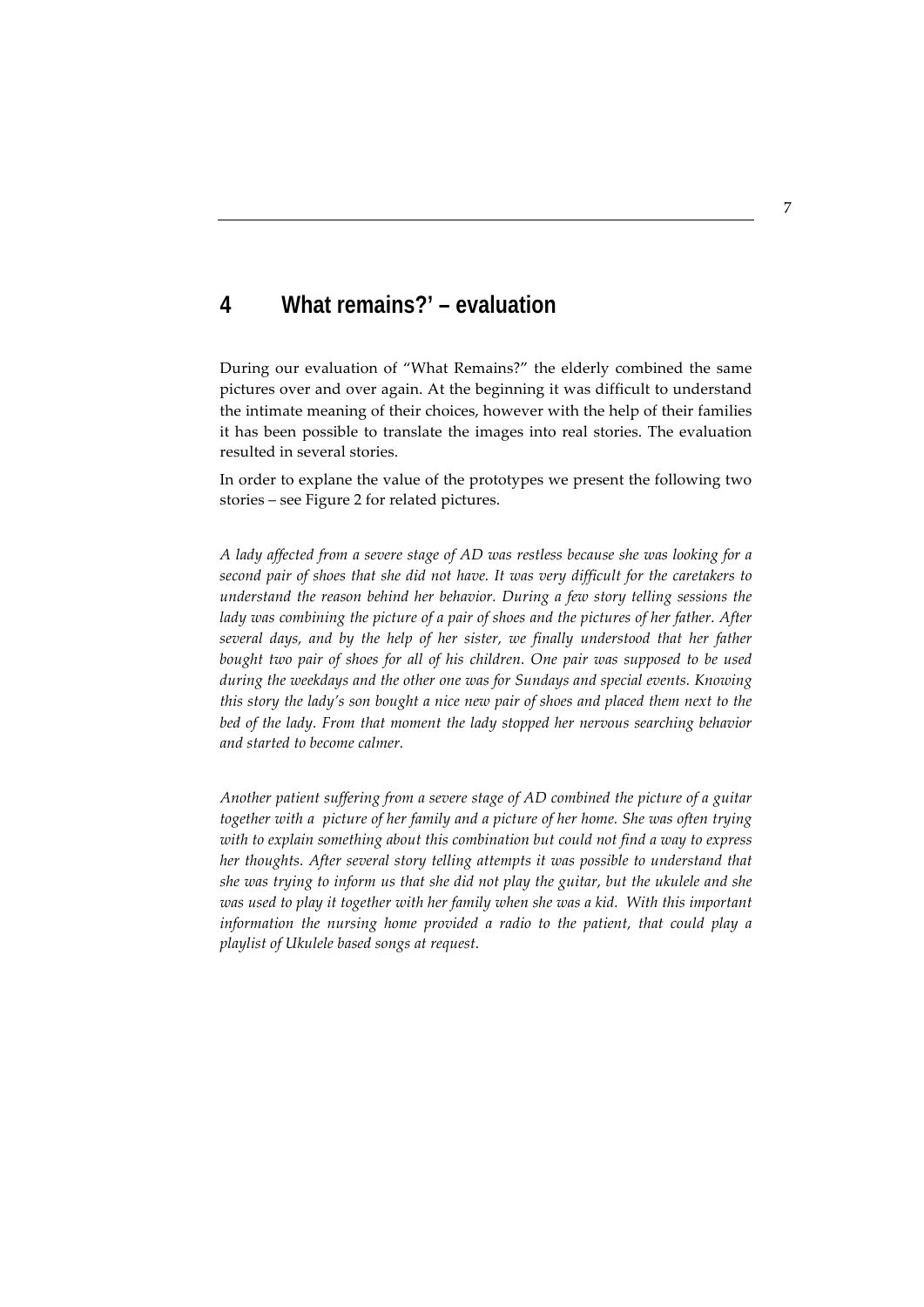## **5 Conclusion**

'What Remains?' shows that persuasive game design can be successfully applied to motivate people suffering from AD for storytelling which can be effectively used to increase caregiving. The used pictures represent important elements/ events of the patient's life as a kind of personal pictorial 'alphabet' for storytelling. By presenting the pictures to the patient, the patient will enter the world of memory and is able 'play' with the pictures as story elements in a Cailliosian paidiatic sense: the magnifying glass represent the pictures in a slightly hallucinating perceptual manner contrasting from the actual perceptions of the care clinic and motivating the patient to enter their world of memory. Moreover, the tangible objects containing the pictures motivate the patient to connect the pictures matching memories of life events (that can even be understood as being narrative in structure c.f. Bruner, 1991). Both design features of the 'What Remains' objects, the perceptual story world-representing magnifying glass and the tangible story connecting elements are expected to cause the found motivation of the patients to tell and share stories of their lives during the gameplay.

The co-creation aspects of 'What remains' is expected to improve the patient's self-efficacy since the patient has the leading role during the interaction: only the patient can make the correct configurations and explain them. Additionally, for the family members of the patient the processes of picture selection and story generation creates a new channel of communication with their relatives, generating a deeper involvement within the nursing home's life and caretaking process. This game is a ultimately a shared activity, designed to stimulate a physical and emotional closeness between elderly with AD, their relatives, and the caretakers.

Our evaluation showed that storytelling led to adaptation of caregiving (providing extra shoes and a radio decreased patient's restlessness) leading to a more personalized care approach. During the early stage of the project the caretakers already indicated the use of personalized care as "the best approach that Careyn was aiming at", since this enhances the patient's quality of life even in the last stage of Alzheimer. However, in order to personalize the care, the caregivers need to have personal information about the patient. "What Remains?" offers this information. Summarized, the transfer effect of 'What Remains' consists of tailored caregiving, increased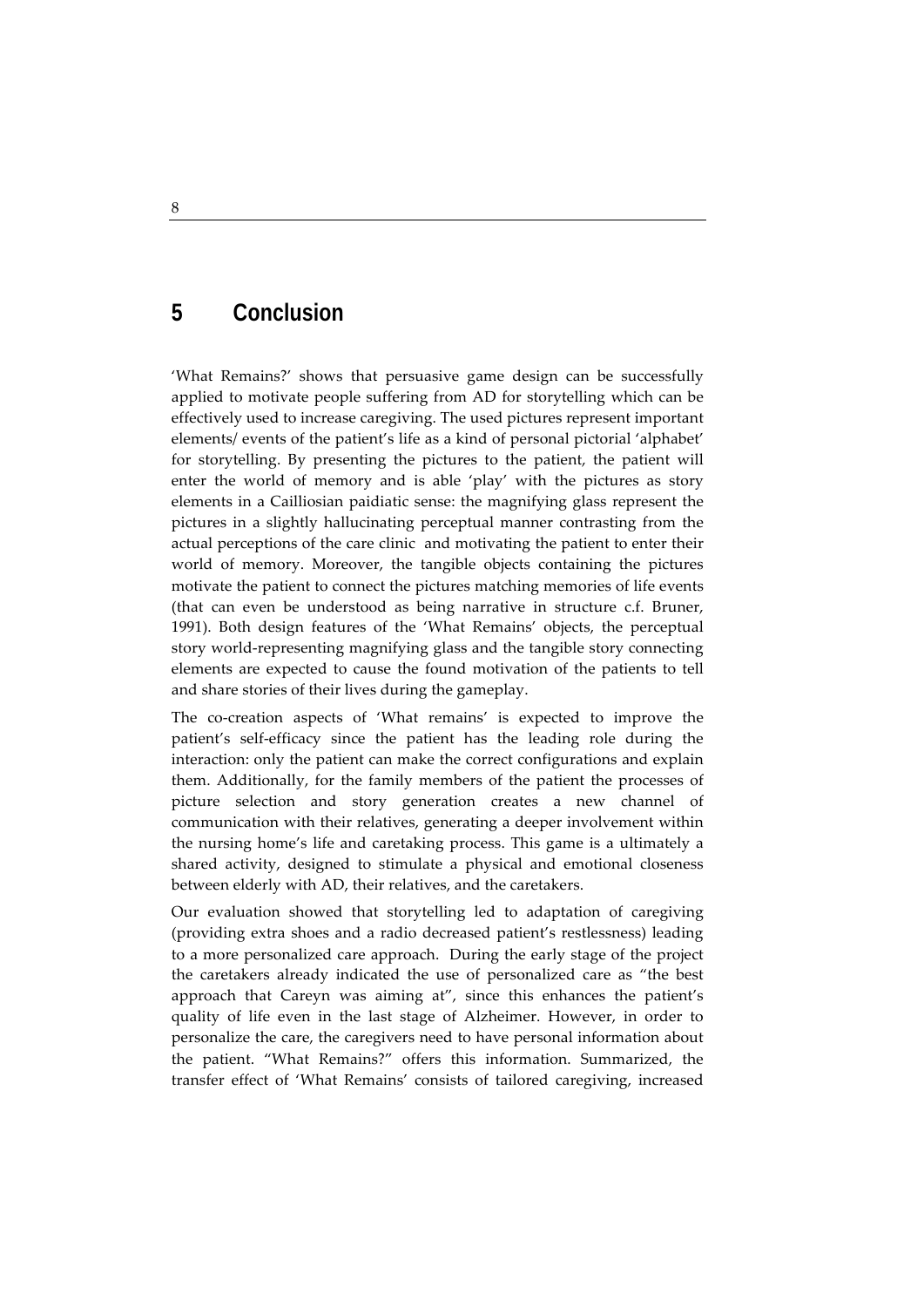social relatedness between patient, family members and caretaker and eventually increased self-efficacy.

In the present research we only tested the potential of these transfer effects which was successfully. A large scale evaluation study, involving more patients and different care homes institutions should be carried out to validate the transfer effects and the precise motivational effects of the used game-elements. We think that "What remains?" has generic applicability in that it is not limited to be used in the intake process of AD suffering patients but it can be used in any context in which shared personal information is at stake. For instance, "What remains?" may be beneficial for intake of patients suffering from anxiety disorders or trauma's, but it might as well be successfully used to persuade children or adults with communication impairments such as aphasia to tell stories.

#### **Acknowledgements:**

The authors wishes above all to thank the patients and caretakers of Careyn Brielle for their enthusiasm for the design process. We also want to thank the game design agency Monobanda, the G-Motiv team, and the Strategic Creativity Readership at Design Academy Eindhoven for their support. This work is part of the CRISP (Creative Industries Scientific Programme) in The Netherlands.

#### **6 Literature**

Brookmeyer, R., Gray, S., Kawas, C.: Projections of Alzheimer's disease in the United States and the public health impact of delaying disease onset. American Journal of Public Health 88(9), 1337-1342 (1998)

Bruner, J.: The narrative construction of reality. Critical Inquiry 18(1), 1-21 (1991)

Egan, M., Berube, D., Racine, G., Leonard, C., Rochon, E.: Methods to enhance verbal communication between individuals with Alzheimer's